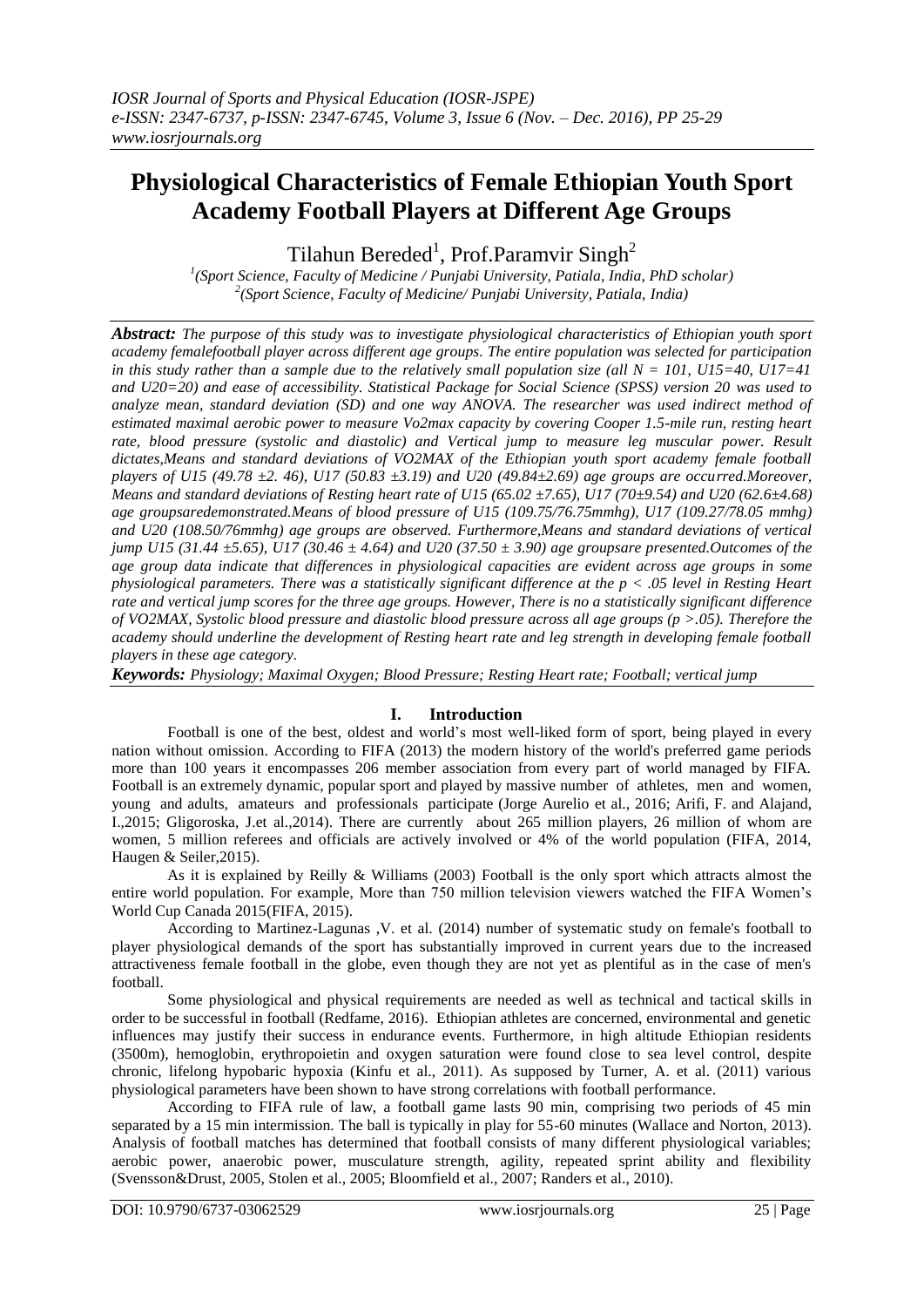Previous investigations, have evaluated physiological profiles of young football players in most parts of Europe and America. Even though the world most accepted game increased time to time together with female participation, there is a shortage of scientific research on physiological characteristics towards women players' equivalent with male. However similar studies are extremely limited in Ethiopia. Ethiopia female physiological measurement of player in football is not ordinary. Therefore, the purpose of this study was to investigate physiological characteristics of both male and female Ethiopian youth sport academy football player across different age groups.

## **II. Materials and methods**

#### **1.1. Subjects**  The participants of this study were Ethiopian youth sport academy football players. The entire population was selected for participation in this study rather than a sample due to the relatively manageable population size (all  $N = 101$ ,  $U15=40$ ,  $U17=41$  and  $U20=20$ ) and ease of accessibility.

## **1.2. Statistical Analysis**

This study used descriptive statistics such as mean, standard deviation (SD), and one way ANOVA analysis were used as a part of inferential statistics using Statistical Package for Social Science (SPSS) version 20.One-way ANOVA was used for detecting the differences among the physiological characteristics of the players at different age group. Calculating the effect size for One-way ANOVA most commonly used being eta squared was used (Cohen, 1988) as cited in Julie Pallant (2007). The formula for eta squared is as follows:

$$
Et a squared = \frac{Sum of squares between-groups}{Total sum of squares}
$$

#### **1.3. Procedure of Data Collection**

All field testing were conducted in the Ethiopian youth sport academy by an independent investigator to provide all information. Following approval from the administrators of the Ethiopian youth sport academy a mutual time was arranged for conducting the field testing after half day orientation. On the day of testing, the researchers meet the athletes in the morning and give information about the significance of measurement as well as the purpose of research. Furthermore the researcher encouraged them to cooperate with the researchers.

#### **1.4. Physiological parameters Testing Procedure**

The researcher was used different procedures to measure physiological characteristics of Ethiopian youth sport academy female players in the academy.

## **1.4.1. Testing V02 MAX**

Purpose**:** measuring maximal oxygen

Equipment: A standard  $1/4$ -mile track (6 laps = 1.5 miles).

## **Procedures:**

- 1. Subjects should be encouraged to warm up and stretch prior to the run.
- 2. Subjects should be instructed to complete the 1.5-mile distance as fast as possible; walking is permitted.
- 3. Subjects should cool down gradually upon completion of the test.
- 4. Have the client start the test; start a stopwatch to coincide with the start. Give your client feedback on time to help them with pacing.

#### **Scoring:**

- Record the total time to complete the test and use the formula below to predict for women: VO2max (mL.  $kg^{-1}$ . min<sup>-1</sup>) = 3.5 + 483 /Time
- $\checkmark$  Time = time to complete 1.5 miles in nearest hundredth of a minute.

#### **1.4.2. Testing Resting heart rate:**

Purpose**:** measuring: measuring heart beat per minute

Equipment**:** stopwatch (Casio HS-80TW)

Procedures:

- $\checkmark$  Step One is sit quietly for one minute  $\checkmark$  Step two: Apply light to moderate m
- Step two: Apply light to moderate pressure with the fingers (ring and middle fingers; do not use thumb, because it has a pulse of its own) until the blood pulsing beneath the fingers is felt.
- $\checkmark$  Step three: Using a stopwatch with a second hand, count the number of beats felt in 30 seconds

Scoring

 Number of beats felt in 30 seconds, and then multiply that number by two to compute a heart rate, expressed in BPM (beats per minute).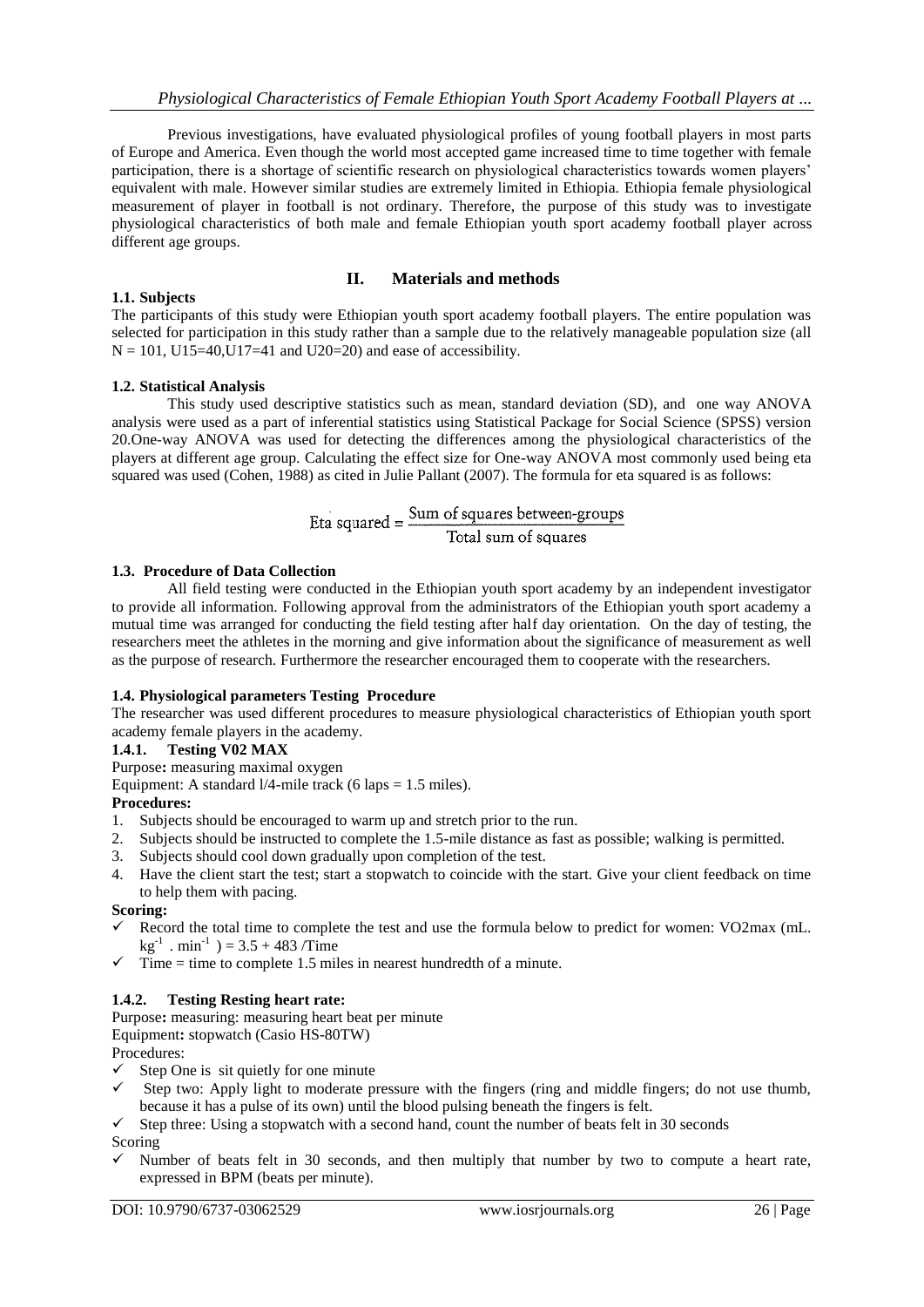# **1.4.3. Testing Blood pressure**

Purpose: measuring systolic and Diastolic blood pressure

Equipment: Blood pressure monitor (DinamapProCare DPC300N; GE, Milwaukee, Wisconsin, USA) **Procedures:**

 The examinations were preferably conducted before exercise. Owing to logistical reasons some of the players exercised before the examination; however, at least 1 h rest was requested. BP was measured by trained personnel after 5 min rest in a sitting position, using a validated automatic BP monitor

## **Scoring:**

 were registered as the mean of two consecutive BP measurements and categorized according to American heart Association (2013)

## **1.4.4. Testing Vertical jump**

Purpose

 $\checkmark$  Measure the explosive strength of legs.

- **Equipment**
- $\triangleright$  A smooth wall with a ceiling high from this wall a board a 150 cm vertical distance was mounted to a wall during the vertical jump test.
- Measuring device; tape measure
- $\triangleright$  Finder powder

## **Procedure**

 $\checkmark$  The first step is to measure the player's standing height. The player stands side on with the dominant shoulder facing the wall. The player then reaches up with the dominant arm and the standing height is measured at the point of their fingertips. They were asked to touch finger powder by tips of the index and middle fingers. The athlete is then ready to attempt the first jump attempt. The player is allowed to bend (flex) the knees and swing the arms prior to the jump. The player is not allowed a run up or do a shuffle step prior to the jump. The player is allowed a maximum of two efforts after a thorough warm-up. At the highest point of the jump the player reaches up and touches the wall, making a chalk mark. The player's vertical jump score is measured as the distance between the standing height and the jump height.

#### **Scoring**

Vertical jump height was measured to the nearest 0.1 cm, with the highest value obtained from two trials used as the vertical jump score. The standing height is subtracted from the jump height and recorded.

# **III. Results**

**1.5. physiological characteristics Table 1.** Descriptive Statistics ofPhysiological characteristics of Ethiopian youth sport academy female football player based on age group, (mean ±SD).\*

| <b>Physiological parameter</b>  | U <sub>15</sub>  | U17                 | U20              |
|---------------------------------|------------------|---------------------|------------------|
|                                 |                  |                     |                  |
| $VO2MAX$ (ml/kg/min)            | $49.78 + 2.46$   | $50.83 \pm 3.19$    | $49.84 \pm 2.69$ |
| Resting Heart Rate (beats/min)  | $65.02 + 7.65$   | $70+9.54$           | $62.6 \pm 4.68$  |
| Systolic Blood Pressure (mmhg)  | $109.75 + 11.43$ | $109.27 \pm 10.097$ | $108.5+9.88$     |
| Diastolic Blood Pressure (mmhg) | $76.75 + 8.29$   | $78.05 \pm 8.13$    | $76+6.81$        |
| Vertical Jump                   | $31.44 + 5.65$   | $30.46 + 4.64$      | $37.5 + 3.90$    |

**Table 2.** Analysis of Variance of Physiological characteristics of Ethiopian youth sport academy female football player based on age group

|                                 | Age Group          |                   |                  |                             |  |
|---------------------------------|--------------------|-------------------|------------------|-----------------------------|--|
|                                 | U15 $(X\pm SD)$    | U17 $(X\pm SD)$   | $U20 (X \pm SD)$ | <b>ANOVA</b>                |  |
|                                 | $N=40$             | $N=41$            | $N=20$           |                             |  |
| VO2MAX $(ml/kg/min)$            | $49.78 + 2.46$     | $50.83 + 3.19$    | $49.84 + 2.69$   | $F(2,98)=1.619$ , p=0.203   |  |
| Resting Heart Rate (beats/min)  | $65.03+7.654$      | $70+9.537$        | $62.60 + 4.684$  | $F(2,98)=6.902$ , $p=0.002$ |  |
| Systolic Blood Pressure (mmHg)  | $109.75 + 11.433$  | $109.27 + 10.097$ | $108.5 + 9.881$  | $F(2,98)=0.93$ , $p=0.911$  |  |
| Diastolic Blood Pressure (mmHg) | $76.75 + 8.286$    | $78.05 + 8.13$    | $76+6.806$       | $F(2,98)=0.521$ , p=0.596   |  |
| Vertical Jump (cm)              | $31.438 \pm 5.654$ | $30.463 + 4.634$  | $37.5 + 3.90$    | $F(2,98)=14.479$ , p=0.001  |  |

#### **1.5.1. VO2MAX**

This test measured the maximal oxygen of the participants. Means and standard deviations of VO2MAX of the Ethiopian youth sport academy female football players of U15 (49.78 ±2. 46), U17 (50.83 ±3.19) and U20 (49.84±2.69) age groups are presented in Table 1.ANOVA revealed that female Football players of Ethiopian youth sport academy female football player based on three age groups (U15,U17 and U20) did not differ significantly at the  $p < .05$  level in their VO2MAX (F (2, 98) = 1.619,  $p = .203$ ) which is presented in Table 2.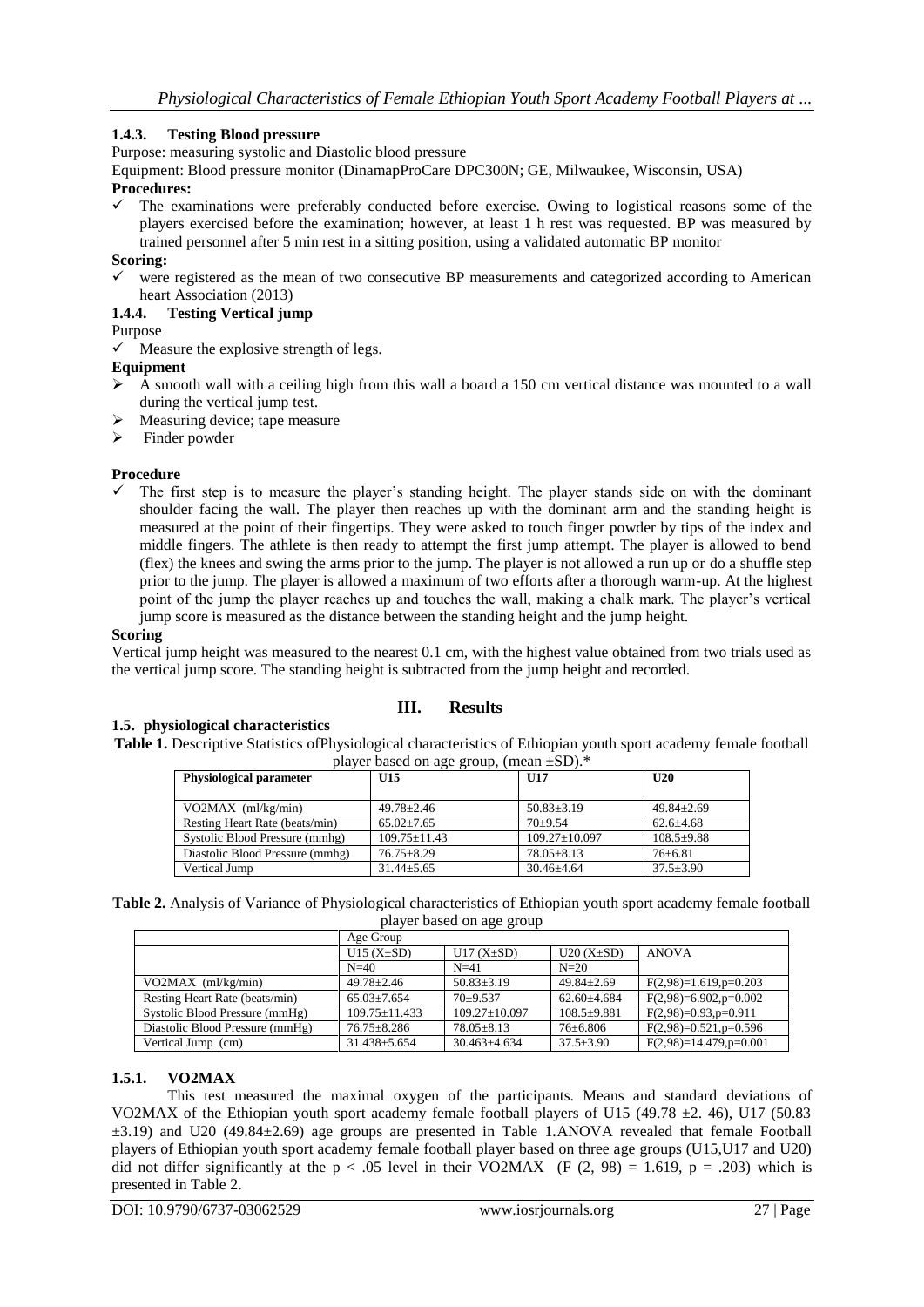# **1.5.2. Resting Heart Rate**

This test measured the Resting Heart Rate of Ethiopian youth sport female football players of three age groups. Means and standard deviations of Resting heart rate of U15 (65.02  $\pm$ 7.65), U17 (70 $\pm$ 9.54) and U20 (62.6 $\pm$ 4.68) age groups are presented in Table 1. Significant difference was existed at the p < .05 level between the three age groups female Football players of Ethiopian youth sport academy in their resting heart rate (F (2,  $98$ ) = 6.902, p = .002) as mentioned in Table 2. As a consequence there is a statistically significant difference across all age groups. As well the effect size, calculated using eta squared, was .012, which has small effect. In addition, Post-hoc comparisons using the Scheffe test indicated that the difference was occurred between U15 and U17 (mean difference =-4.975, p=.024) as well as between U17 and U 20 (mean difference =7.40, p=0.005). however U15 and U 20 was not significantly different.

# **1.5.3. Blood Pressure**

Blood pressure test measured the blood pressure (systolic and diastolic) of female football players of three different age groups. Means and standard deviations of systolic blood pressure of the Ethiopian youth sport academy female football players of U15 (109.75  $\pm$ 11.43), U17 (109.27  $\pm$ 10.10) and U20 (108.50  $\pm$ 9.88) mmhg are presented in Table 1. Significant difference at the  $p < .05$  level was not observed among Ethiopian youth academy female Football players of U15, U17 and U20 age groups. Therefore, female players significantly did not differ in their systolic blood pressure (F  $(2, 98) = 0.93$ , p = .911) as mentioned in Table 2.

Moreover the mean and standard deviation of Diastolic Blood Pressure of the Ethiopian youth sport academy female football players of U15 (76.75  $\pm$  8.29), U17 (78.05  $\pm$  8.13) and U20 (76.00  $\pm$  6.81) mmhg of pressure are offered in Table 1. Significant difference at the  $p < .05$  level was not identified among Ethiopian youth academy female Football players of U15,U17 and U20 age groups, thusthey did not differ significantly in their Diastolic blood pressure  $(F (2, 98) = 0.521, p = .596)$  as stated in Table 2.

# **1.5.4. Vertical Jump**

This test measured the muscular power of lower extremes to investigate the explosive strength of leg of the female players. Means and standard deviations of vertical jump U15 (31.44  $\pm$ 5.65), U17 (30.46  $\pm$ 4.64) and U20 (37.50  $\pm$ 3.90) age groups are presented in Table 1. Significant difference was happened at the p < .05 level between the three age groups female Football players of Ethiopian youth sport academy in their vertical jump (F  $(2, 98) = 14.479$ ,  $p = .001$ ) as revealed in Table 2. As well the effect size, calculated using eta squared, was 0.23, which has large effect. As a consequence there is a statistically significant difference across all age groups. As of Post-hoc comparisons using the Scheffe test indicated that U20 statistically significantly different both from U15 (mean difference  $= -6.0625$ , p=0.001) and U17 (mean difference  $= -7.0366$ , p=0.001). But U15 and U17 did not significantly different.

# **IV. Discussion**

The purpose of the present study was to study the physiological characteristics of female football players in Ethiopian youth sport academy across three age groups. Data related to physiological characteristics of three different age groups (U15, U17 and U20) were analyzed and compared each other. According to Turner, A. et al. (2011) various physiological parameters have been shown to have strong correlations with football performance.

Result data of descriptive data of U15, U17 and U20 age groups Ethiopian youth academy female football players on VO2MAX, Resting heart rate, blood pressure and power of leg were observed different results. Result indicated that U17 has a little bit higher VO2MAX (50.827 ml/kg/min) than other two (U15=49.78 ml/kg/min; and U20= 49.84 ml/kg/min) age groups. Since female players are very young their VO2MAX is expected to less than 60 mL/kg/min. Junior football players have lower VO2max (<60 mL/kg/min) than seniors (Stolen, T., et al., 2005). In many countries around the world lack of sufficient oxygen probably observed. But in the horn of Africa such as Ethiopia and Kenya, living in high altitude (3500m) oxygen is not a problem. Because of this fact Ethiopian athletes were dominated long distance run in the world. Several reports indicate that African athletes possess specific functional features such as a greater running economy, a higher fractional utilization of oxygen (Weston AR et al, 2000). Many studies suggested that lower resting heart rate is more advantageous for footballers' as well as people of the world at different age groups. Resting heart rate of the U17 female football players (70±9.537) was higher and U20 female football players  $(62.60\pm4.684)$  have lower heart beat than U15  $(65.03\pm7.654)$  female football players. As a result of this except few players, the majority are in an average condition as a standard of YMCA of the USA. This implies that the majority players are under good condition with compared to the standard that explained earlier by (Nieman, D., 2011) and (Heyward, 2002).In case of blood pressure of the Ethiopian youth sport academy football players mean value for female U15, U17 and U20 players was 109.75/76.75, 109.27/78.05 and 108.50/76 respectively. Most doctors agree that the ideal blood pressure is around 120/80mmHg. Therefore average blood pressure